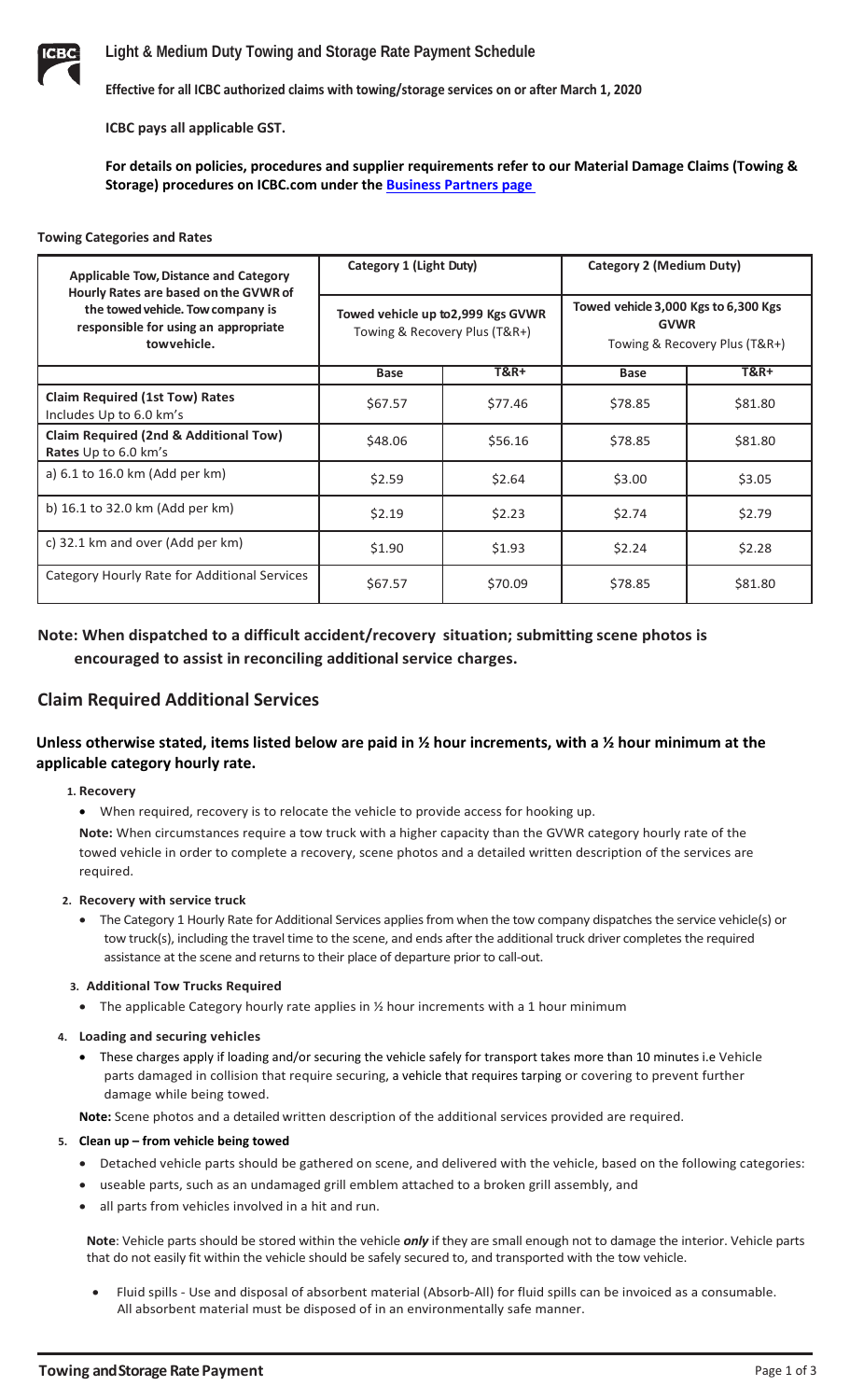### **6. Standby time**

• Standby charges are paid at the applicable Category Hourly Rate

#### **7. Special Services pertaining to vehicles having a GVWR of over 3,000 kgs**

• Charges for any one or a combination of services such as release airbrakes, removal of axles, drive shaft removal.

### **8. Traffic Control Vehicle**

• Applicable Category 2 Hourly Rate applies to a tow company owned and/or leased traffic control vehicle, including one certified flag person who is a company employee.

### **9. Extra person/Flag Person**

• Is paid at 1/2 of the applicable Category 1 Hourly Rate

#### **10. Vehicle triage photo request**

The applicable Category 1 Additional Services Hourly Rate applies for providing digital triage photos for vehicles in Category 1 & 2. Indicate applicable charge on the invoice with the notation "Fee for Digital Photos".

Note: ICBC's system only accepts 25 MB of data per e-mail.

### **11. Unusually difficult road conditions**

The Unusually Difficult Road Conditions rate is applied to situations when road conditions slow the speed of travel to and from an accident/recovery scene to the extent that substantial additional time is required and the distance charge-out rate is not appropriate. Mileage charges are not applicable during the time this rate is applied.

Examples of difficult road conditions:

- unplowed with deep snow
- untraveled with ice
- deeply mudded
- flooded
- deeply rutted, and
- washed out.

Note: Difficult road conditions do not include traffic congestion.

#### **12. Vehicles with no wheels or tires (applicable only to Light and MediumDuty)**

- First tow for vehicles with two or more wheels and tires missing on different axles are paid at the applicable Category 1 1st Tow Rate based on the GVWR of the vehicle being towed. Category 1, 2nd & additional tows are paid at the applicable 2nd & Additional Tow Rate.
- A one-half hour loading and securing charge at the applicable category hourly rate also applies to each tow due to the extra care and time required to load and unload these vehicles.
- This additional service charge may also apply to tows for vehicles with two or more flats on different axles for lowered vehicles or on burnt vehicles.

**Note:** Proper documentation must be provided and/or photos.

#### **13. Additional service rates applicable to vehicles in Category 1and Category 2**

Mileage for use of dollies when the distance traveled exceeds 32.0 km while on a:

- Paved highway \$0.43 per km for every km in excess of the 32nd km.
- Gravel or dirt road \$0.63 per km for every km in excess of the 32nd km.
- When required, four-wheel drive tow trucks are invoiced at the applicable Category 2 Hourly Rate plus an additional 25% of the applicable Category 2 Hourly Rate. Distance charges are not applicable during the time the four-wheel drive hourly rate is applied.

#### **14. Motorcycles (applicable only to Light and Medium Duty towing)**

• Applicable Category 2 Hourly Tow Rates apply to all size motorcycles, dirt bikes, scooters & 3-wheel sport bikes

#### **15. Recovery scene coordinator**

The use of a recovery scene coordinator is specifically required for complex recoveries that meet WorkSafeBC requirements and is paid at the applicable **Category 2** additional services hourly rate. This includes:

- Travel time to/and if applicable from the scene.
- Scene assessment and completion of a safety plan.
- Time on scene during recovery.

**NOTE**: A complex tow (vehicle recovery) is a recovery operation that requires measures above the standard recovery process, and can involve one and/or more of the following:

- use of heavy tow truck in a mountainous, deep valley and/or with narrow road geography
- assistance of an off-road heavy equipment vehicle or specialized piece of equipment, such as a crane
- use of an extension to the winch line from the line available on the tow vehicle, due to the distance of the vehicle from the roadway
- recovery of a vehicle where the location presents a hazard (such as a lake, river, or ravine)
- recovery of a vehicle carrying or containing high risk cargo, which can pose environmental or safety issues if accidentally released.

**Note: Invoices submitted with a Recovery scene coordinator that do not include one or more of these definitions listed will be removed and the invoice adjusted accordingly.**